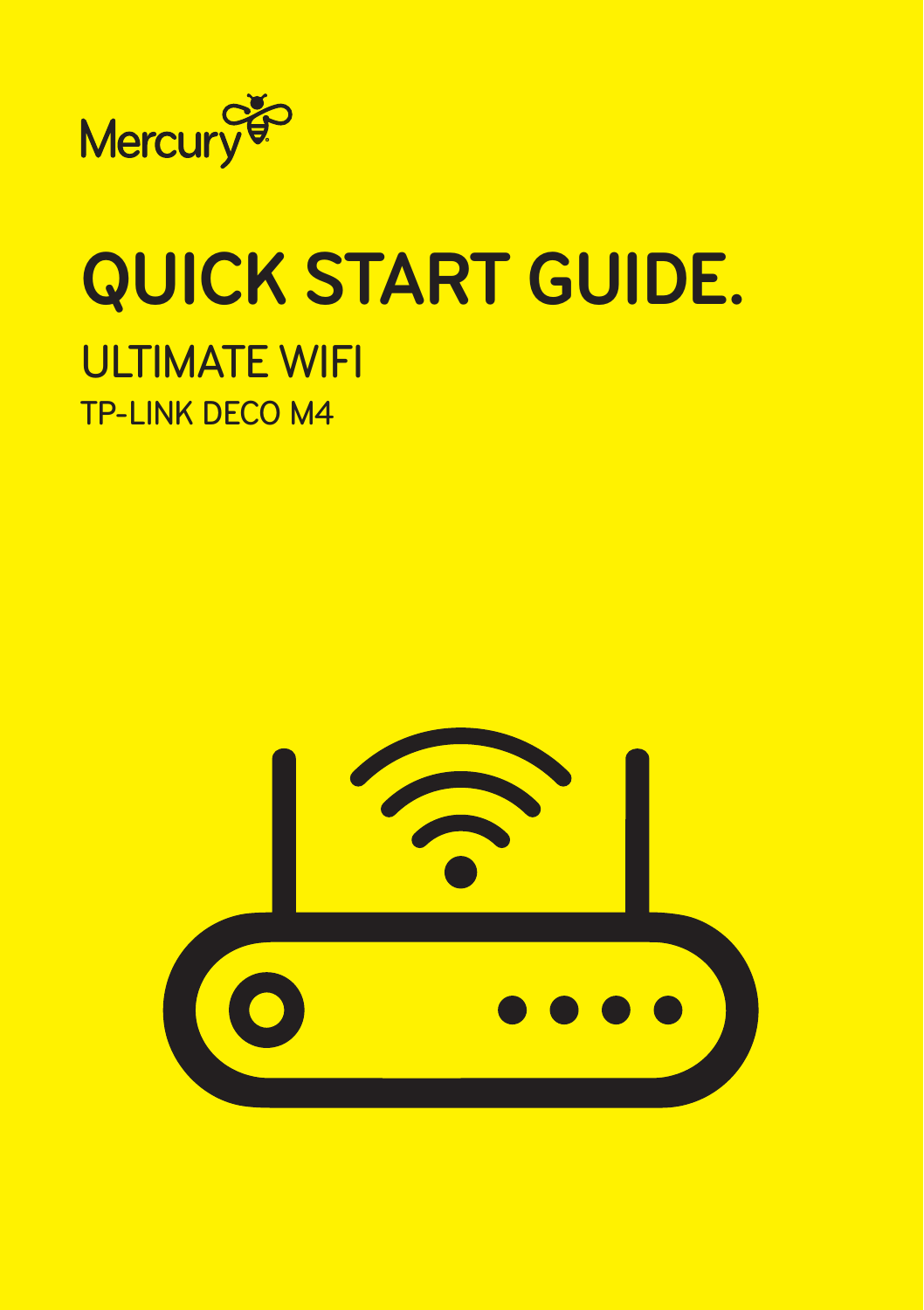#### **GUIDE TO SETTING UP YOUR ULTIMATE WIFI.**

The following steps are for the Ultimate WiFi 1-pack, 2-pack and 3-pack.

#### **READ BEFORE YOU GET STARTED**

Before you start setting up, check for the router serial number as you will need this later on when setting up the Deco app. The serial number (S/N) will be located next to the barcode on the box your router came in. Ensure your mobile data is turned on when downloading and setting up the Deco app.

### **WHAT'S INCLUDED?**

- 1, 2 or 3 Deco (M4) units (depending on what option you've ordered)
- 1, 2 or 3 power adaptors (depending on what option you've ordered)
- 1 Ethernet cable

#### **STEP 1: CONNECTING TO THE ONT**

(THE LITTLE WHITE BOX THAT IS ALREADY ON YOUR WALL)

This connects the Deco router to the Fibre network.

- Ensure power is flicked on at the wall and plug the provided Deco power adaptor into the wall and first Deco unit.
- Plug the provided ethernet cord from the GE1/LAN1 port on your ONT, into either of the two ethernet ports on the Deco unit.

### **STEP 2: SETTING UP THE DECO APP**

- Download the TP-Link Deco app onto your device by scanning the provided QR code or downloading it from Google Play or the App Store.
- Open the app and create a TP-Link account using your preferred email address and password.
- Activate the account and login.







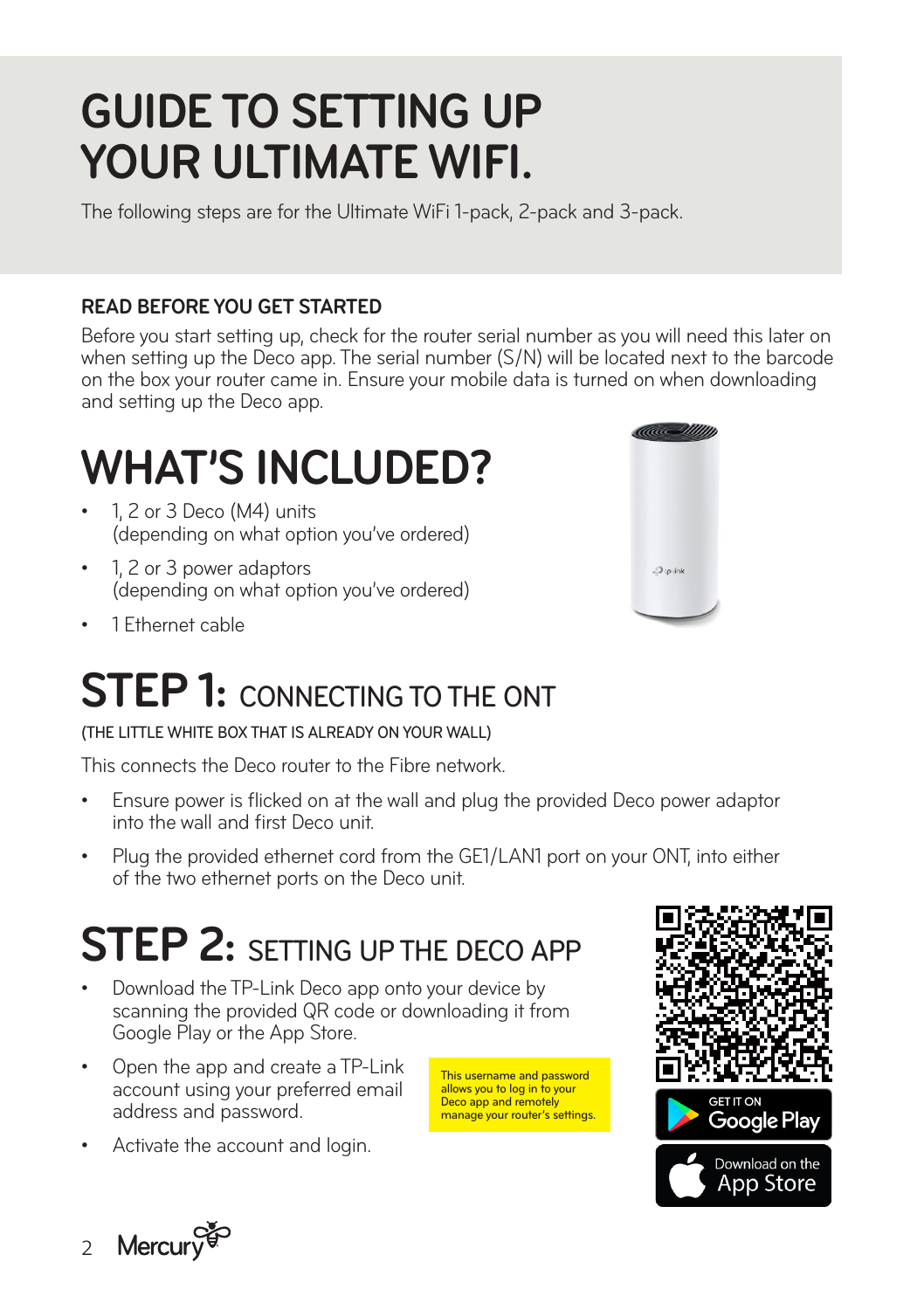## **STEP 3:** CONNECTING DECO TO YOUR BROADBAND

This connects the Deco router to your broadband connection. When selecting your Deco model, please note that it may be referred to as **M4**, **M4/M3**, or **M4R**.

- Follow the on-screen prompts and when asked to '**Power off your modem**' select '**I don't have a modem**'.
- Continue to follow the on-screen prompts.
- Select connection type and change this from dynamic IP to PPPoE.
- Follow the prompts to connect your Deco unit to your broadband connection by creating a username and password. Note: Use the serial number (S/N) on your Deco box followed by mercurybroadband.co.nz and use the below password.

Username: e.g. DecoSerialNumber@mercurybroadband.co.nz

#### Password: Mercury

- Turn IPTV/VLAN 'on' and select the 'New Zealand UFB'. Then set the VLAN ID to '10' and priority to '0'.
- Follow the prompts to create a secure name and password for your WiFi network that your devices will connect to.

**STEP 4: CONNECTING DEVICES TO YOUR DECO** 

- Ensure that WiFi is enabled on your device.
- Go to WiFi settings on your device and select the network name you have previously set up in step 3 along with the password you created.

#### SET UP ADDITIONAL UNITS

• Your Deco app will guide you through the set up of any additional units. Note: When adding additional units, they may be referred to as **M4**, **M4/M3**, or **M4R**.

#### **NEED HELP GETTING SET UP?**

VISIT MERCURY.CO.NZ/BROADBAND EMAIL US AT BROADBAND@MERCURY.CO.NZ OR GIVE OUR FRIENDLY TEAM A CALL ON 0800 10 18 10.

> Mercury<sup>es</sup> 3

This username and password helps us recognise and authenticate you as a Mercury customer.

This username and password is your unique home network that you will connect your devices to.